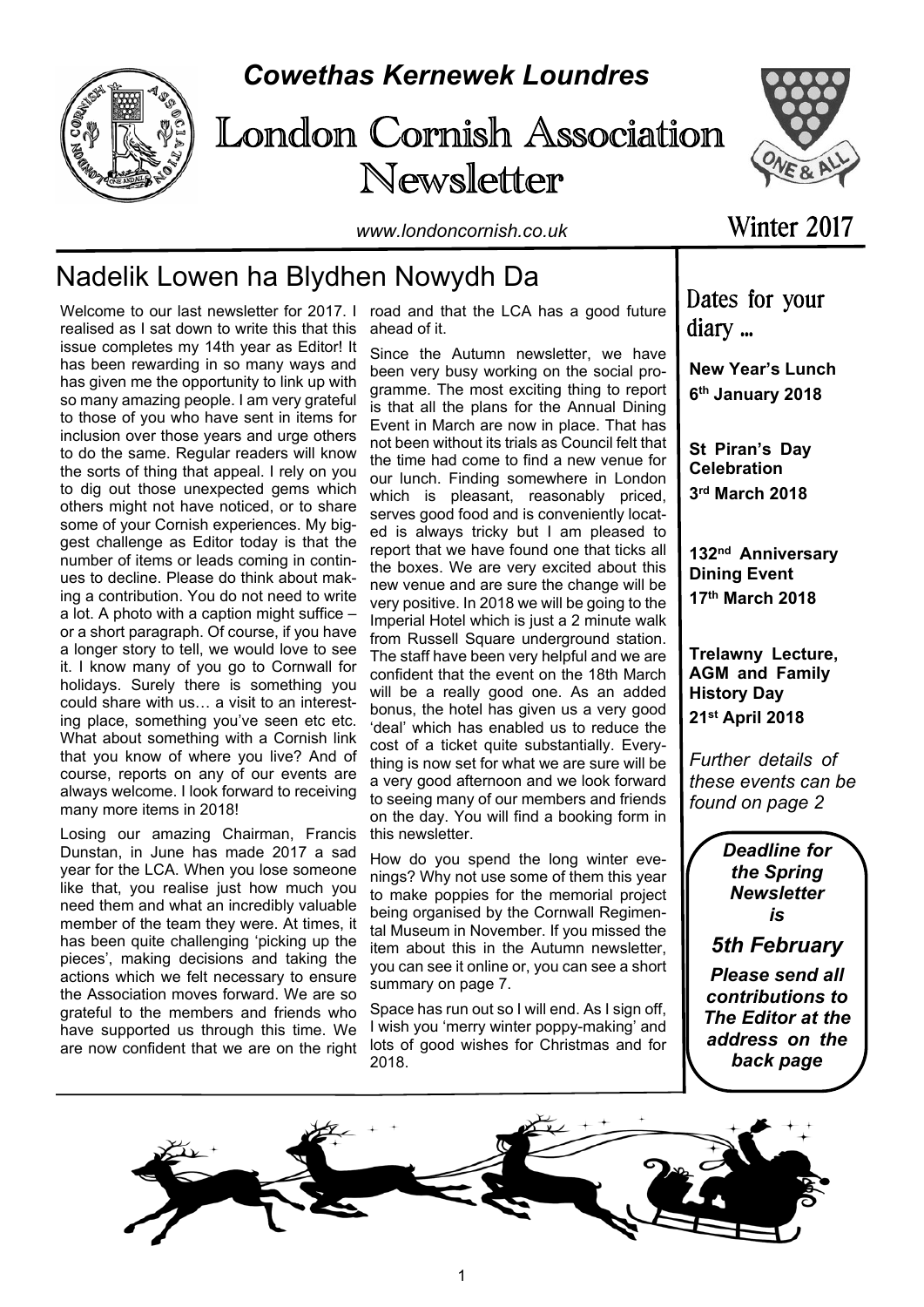# Forthcoming events

### *A warm welcome is extended to non-members who would like to attend any of the London Cornish Association events. Full details of our social programme can be found on the LCA website -*

*www.londoncornish.co.uk*

#### **New Year's Lunch 6th January 2018 12 noon**

*Venue:* This event will be held at one of our favourite (and easy to get to) London watering holes, *Penderel's Oak* in Holborn - 283-288 High Holborn, London, WC1V 7HP

*Getting there:* The nearest tube stations are Holborn or Chancery Lane on the Central Line.

*Contact:* Liz Broekmann Tel: 020 3638 6817 or email: lbroekmann@outlook.com

#### **St Piran's Day Celebration 3rd March 2018 1.30pm onwards**

*Venue:* Level 5 – Southbank Centre, Royal Festival Hall, London SE1 8XX (on the north side of the river)

*Getting there:* The nearest tube stations are Waterloo and Embankment. Mainline Stations:Waterloo or Waterloo East or Charing Cross

Join us for a celebratory Toast to St Piran and a taste of **Cornwall** 

Last March we held our first St Piran's Celebration and it was so successful that it was decided to repeat it this year Any member or guest is welcome to join us.

If you would like to come to this event, please contact Carol Goodwin on e-mail chynoweth@hotmail.co.uk or phone 0208 303 9054 to book a place.

#### **132nd Anniversary Dining Event 17th March 2018 12 noon**

*Venue:* The Imperial Hotel, Russell Square

#### *Cost:* £27.50 per person

Over the past two years, this event has been so successful that we are continuing with a luncheon in 2018. This dining event replaces our Annual Dinner, in response to requests from several members who find it challenging to be out late at night and prefer a lunch time gathering.

We are very excited to be going to a new, very well-located venue this year: The Imperial Hotel is a 2-minute walk from Russell Square tube station.

We are pleased to announce that the cost of a ticket is now lower than it has been in past years.

*A booking form is enclosed with this newsletter*

#### **Trelawny Lecture, AGM and Family History Day 21st April 2018 10am to 4.30pm**

### *Venue:* Bloomsbury Central Baptist Church 235 Shaftesbury Avenue London WC2H 8EP

*(Nearest underground stations Holborn or Tottenham Court Road)*

The T*relawny Lecturer* for 2018 will be Mr Eric Bush JP: Cayman Islands' Representative to the UK and EU

He will talk about the link between the Islands and the Cornish settler's families and culture

The other speaker at this event is Simon Fowler who will talk on how to research your Brewery and Publican Ancestors

*(There will be a short AGM for members during the lunch break)*

A pasty lunch and cream tea are included in the fee.

### **Annual Dining Event 17th March 2018 12 noon Imperial Hotel, Russell Square**

MENU

*Starter* Roasted Vegetable Soup

*Main Course* Roast Leg of Lamb with a Red Wine and Rosemary Jus Vegetables in season

A vegetarian option will be available

*Dessert* Tarte au Citron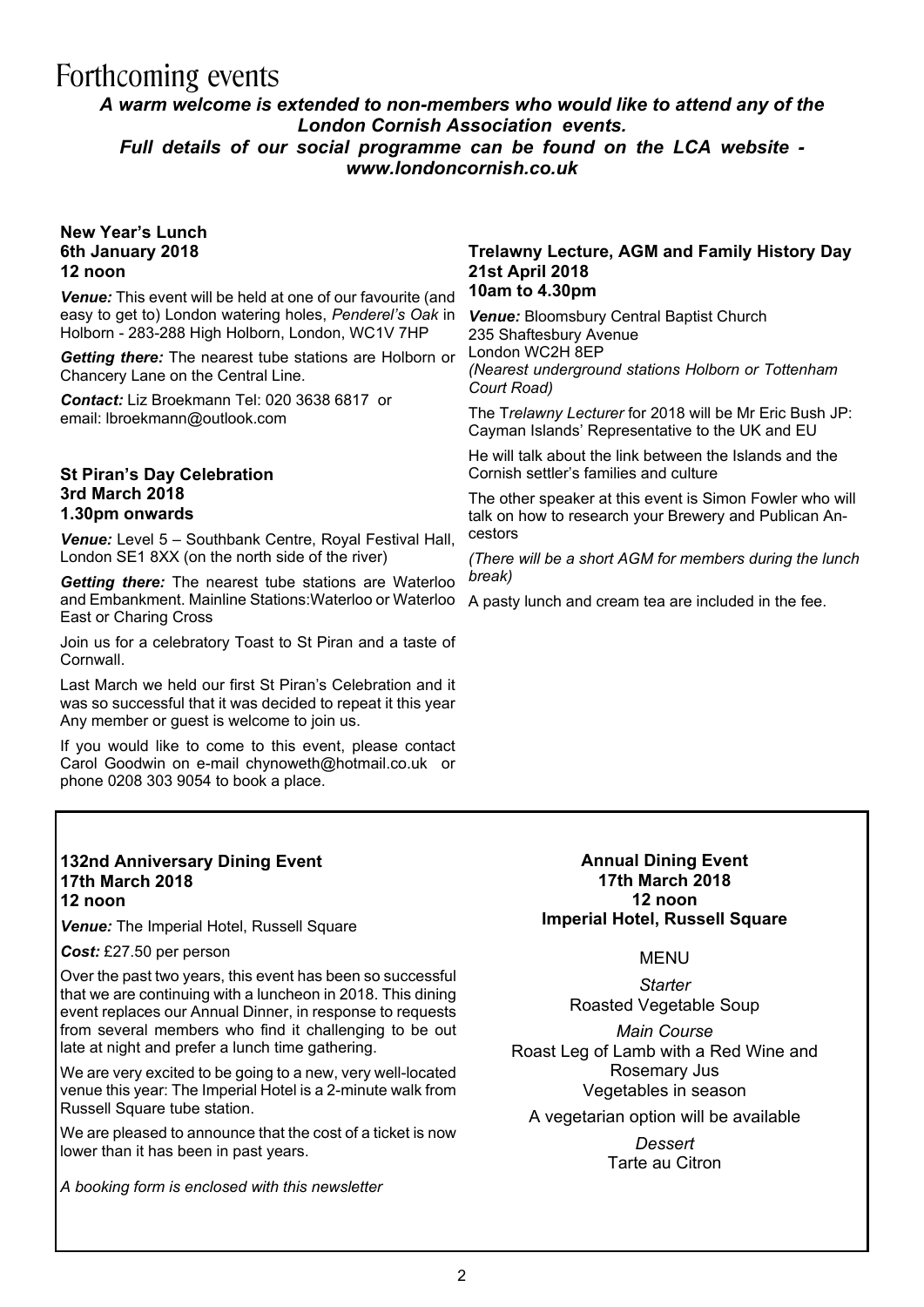# News of Past Events

### **Family History Day in October**

For the October Family History Day, Mrs Elaine Henderson came from Cornwall to speak on *'Wills and Probates'*.

Elaine spoke about two Cornish Parishes circa 1750 to 1850 – the Clays parishes of St Stephen and Launceston. She contrasted the parish of St Stephen with the prosperous town of Launceston, looking at the differences in the occupations of those making wills, the values of estates etc. She also mentioned the differences in the preparation of the wills and how the ones drawn up by professionals differed from the ordinary hand written ones.

In her talk, Elaine showed how the way wills were written in those days revealed the relationships within families, particularly the attitude of husbands towards their wives and fathers' towards their sons.

Finally, she spoke about how the wills reflected changes to the economy and society over the 100 year period.

During the lunchbreak, Mr Bruce Johns spoke briefly about the book he has recently written. Entitled *'The Dancer and the Drum'* he revealed how he learned about his family's roots in Cornwall; how he tracked them on their migration to London and how he watched as they prospered while the City grew, finally seeing it end in tragedy and rancour.

Then, in the afternoon, we were delighted to hear Mr John Jolliff's emotional account of his younger days and those of his friends and acquaintances in his talk *'Cornwall's Secret Army'*. Vivid memories and experiences were shared in a well delivered and most interesting talk.

The feedback from those attending was very good, and we were so pleased that Elaine and John were able to make the journey 'up country' to share their stories with us! *Carol Goodwin*

### **Informal Pre-Christmas Lunch**

Fifteen members and friends gathered at *Penderel's Oak* at the end of November for an informal Pre-Christmas lunch. Many stayed for several hours, proving how popular this kind of event is with our members, including our guest



of honour, Perran Bear who is now home from his recent holiday in Brittany.

Penderel's Oak was chosen for this event because it is easy to get to and is popular with our members. We have received some other suggestions from our members and will look to extend our repertoire in 2018. Keep an eye on the website (www.londoncornish.co.uk) and the newsletter.



*Some of our members enjoying their lunch in the company of Perran*

### **The Carpet at** *Penderels Oak*

It never ceases to amaze me what people will write books about! A recent example is a book entitled *Spoon's Carpets* which was written by London blogger Kit Caless. This features photographs of over 75 carpets from Wetherspoon's pubs across the UK which Caless considers to be works of art. The carpets are made by Axminster, a company which has been making carpets since 1755.

Every Wetherspoons pub has its own unique pattern, which reflects the name of the pub or the character of the town. For example, the *Cross Keys* in London has gold keys on a blue carpet and the carpet in the *Britannia* in Plymouth includes a wave pattern.

The image below is of the carpet at our regular 'watering hole', *Penderel's Oak*. The pub occupies the ground floor and cellar of a building called Penderel House, named after Richard Penderel who, at the end of the Civil War in 1652, helped King Charles ll to escape from Cromwell by hiding him in an oak tree on his estate.

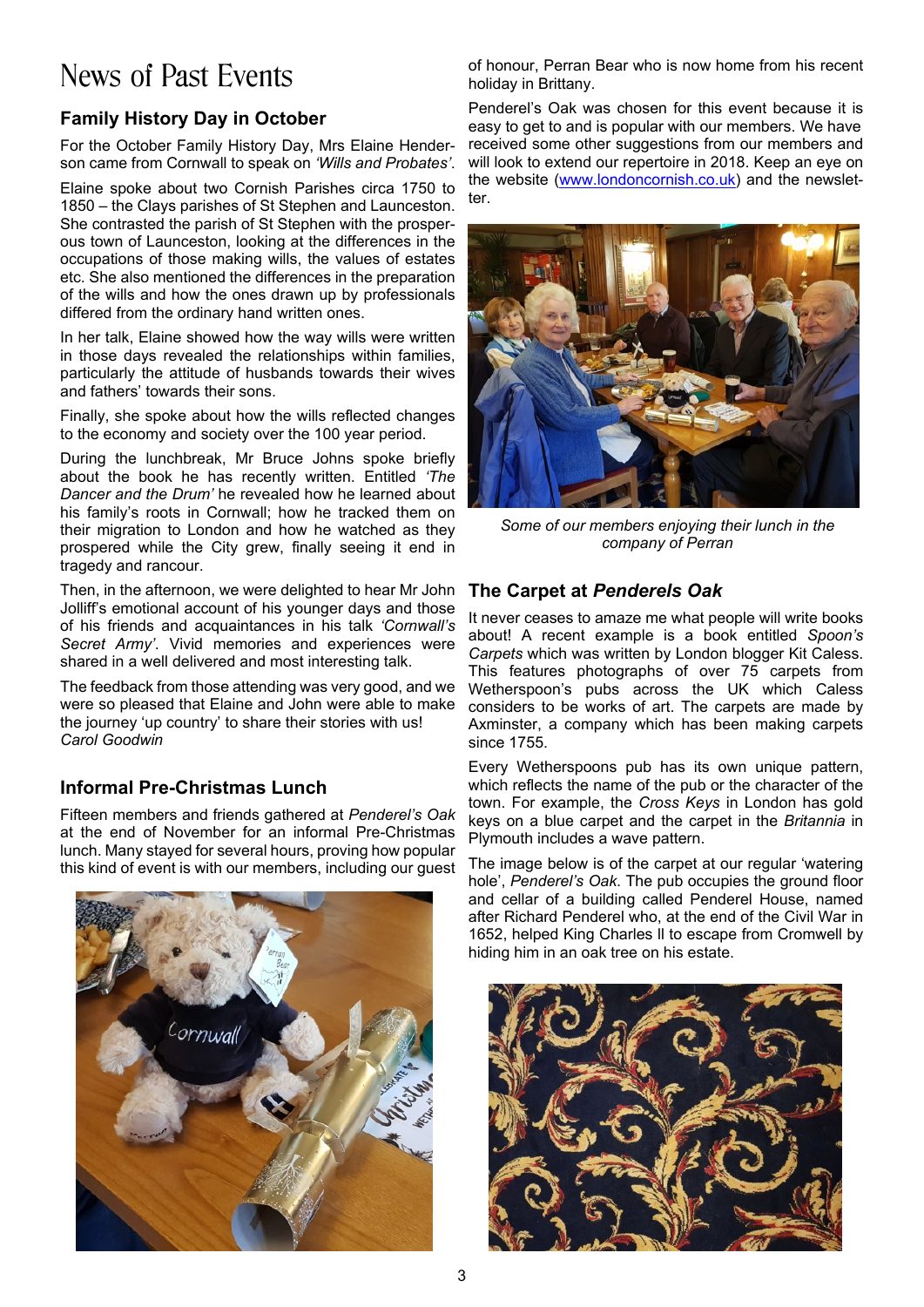# An Excursion to the Land's End in 1741

*Reprinted from 'Devon & Cornwall Notes & Queries', Vol XXlll, p81 (which was found among the archive papers in the possession of Francis Dunstan)*

### A PROGRESS 23RD MAY 1741

*Communicated by One who was of the Party*

Twas on that Auspicious Day, when We received Advices from our Brave Admiral before Cartagena, where He and his Sailors had been reaping Laurels, and in pursuit of still greater Honours for themselves and their Countrey That the Beautifull Villaria and her Brother, attended by some Friends set out on a Tour to the Lands End of Cornwall. We took Boat on the River Fale; and in about an hour and half We came ashore on the Lands of Trefusis; where we found a Generous Reception and had the Pleasure of partaking in the great Joy which prevailed and diffus'd its' self universally thro' Towns, Villages, and the adjacent Countrey; Peals of Thunder from the Shipping, Vollies of Small Shot were heard from the Soldiery and Bonfires to be seen thro'out all the Countrey, which look'd chearfull and appear'd all day at Midnight. Monday We proceeded on our Route to Helstone, at about 10 miles distant partly a Stony, partly an open Countrey. Very little remarkable occur'd. An Impudent Lad on the Road put me in mind of Andrew Servant Boy to Haldudo in Don Quixot. We turn'd a little out of the Way to take a transient View of the Loe Pool, separated from the Sea by a little ridge of Sand; of about 4 Miles in Circumference and well furnished with a Fish call'd the Loe-Trout; a Dainty fit for a Prince's Table – from hence We went up the Marshes, and past on thro' the Town of Helstone; the Houses are fair-built, covered with Cornish Slate; the Streets neat and well-pav'd – the Market houses large of full stored with Corn and Victuals – Saturday is their Market day. We dined at a Gentlemans in the neighbourhood, and were kindly entertained – from thence We proceeded thro' a Tin-Countrey, to Godolphin, the Seat and Inheritance of a Very Ancient Family of that Name in this County; the House ancient, built Collegewise, a Quadrangle and Spacious Hall. None of the Family have resided here for some Generations; it looks V[en]erable and Solemn, in the midst of a Clump of Trees. Godolphin Ball has been ever famous for store of Tin Mines. The next Halt we made was at Trewinnard the Habitation of Christopher Hawkins Esq Our Head Quarters Pleasantly scituated on a Branch of the North Sea;



S*t. Michael's Mount, One of the Seats of St John St Aubyn... It has been lately fitted up for Habitation in the best Taste the thing wou'd admit of, at some Expence*

which at low Water appears a Tract of Sand, very Commodious for all who pass that Way; a little out, is St Ives Bay, and the Town so called – about 2 Miles and half from Trewinnard is St. Michael's Mount, One of the Seats of St John St Aubyn. It was formerly a Priory of Benedictines; and afterwards annexed to the Abbey of St. Michael in periculo Maris in Normandy. It has been a Place of Refuge & Defense in troublesome Times. It has been lately fitted up for Habitation in the best Taste the thing wou'd admit of, at some Expence. Not far from hence is a Famous Copper Mine, call'd Wheal-Fortune, that is, the Fortunate or Lucky Work – it is now in good Reputation and Working and with the Help of a Fire-Engine they discharge such Quantities of Water as to enable the Miners to come at and throw up the great Riches which are in the Bottoms, to the no Small Advantage and Profit of the Adventurers, notwithstanding the Immense Charges they are at.

We'nsday the 27<sup>th</sup> We rid over the pleasant Sands between Market-Jew & Penzance, at about 3 miles distant, a Pretty Town, it seems to project out into the Sea, and brings to my Memory Sannazarius' Verses on the City of Venice who says that "it stands out into the Sea and Claims Dominion". Thro' Newlyn, an adjoining Fisher Town, We climbed up an Hill, thro' the Parish of Paul into that of St. Burien. We lay at Boskenna the Seat of Mr Paynter where We were received with great Civilities and an Hospitality peculiar to Him; the next morning We all set out for the Land' End in the Parish of Sunning; it is a Nook of Land and Rocks which advance far into the Sea, very narrow and cragged – it requires a Steady Head and much Curiosity to see the utmost Point, wherefore I can say nothing particularly of the Armed Knight or the Fabulous History concerning him. I saw at a distance of about 7 Leagues the Islands of Scilly – they seem a Ledge of several Rocks lying in Length for N.E. to S.W. they were very distinguishable by the Shores being covered with a fine shining White Sand. As to the Report that there was once a Communication with Cornwall, and those Islands I look on [it] as a Fiction, of the same Original, with that of Rhegium in Calabria, which is supposed to be broken off from the rest of Italy and that it formerly joined with the Messina in Sicily, a distance of 12 Miles. The same may be said of Dr. Musgrave's Britannia Pene-Insula, between Dover & Calais – Antiquaries and Poets claim great Latitudes. From hence We Coasted along to Castle Trereene in the Parish of St Levin; this is reckoned the other Lands End, and indeed is a Stupendous Collection of Rocks, of great Extent; they seem vast Stones, as if lain one on the other subject to little or no Variations of time since the Foundations were first laid.

#### *Hills pil'd on Hills, on Mountains, Mountains lie, To make their mad Approaches to the Sky.*

On the furthest Precipice, the uppermost Stone, which the Countrey People call the Logging Rock, is of an Immense Sise; notwithstanding, it rests on such a Poise, that with a Common Strength you may move it; tho' with many mens united Strength you can't remove it from the Basis or Centre – there are many Instances of the same Nature within the County; We returned thro' a very high overshadowing steep rugged Countrey in Company with Our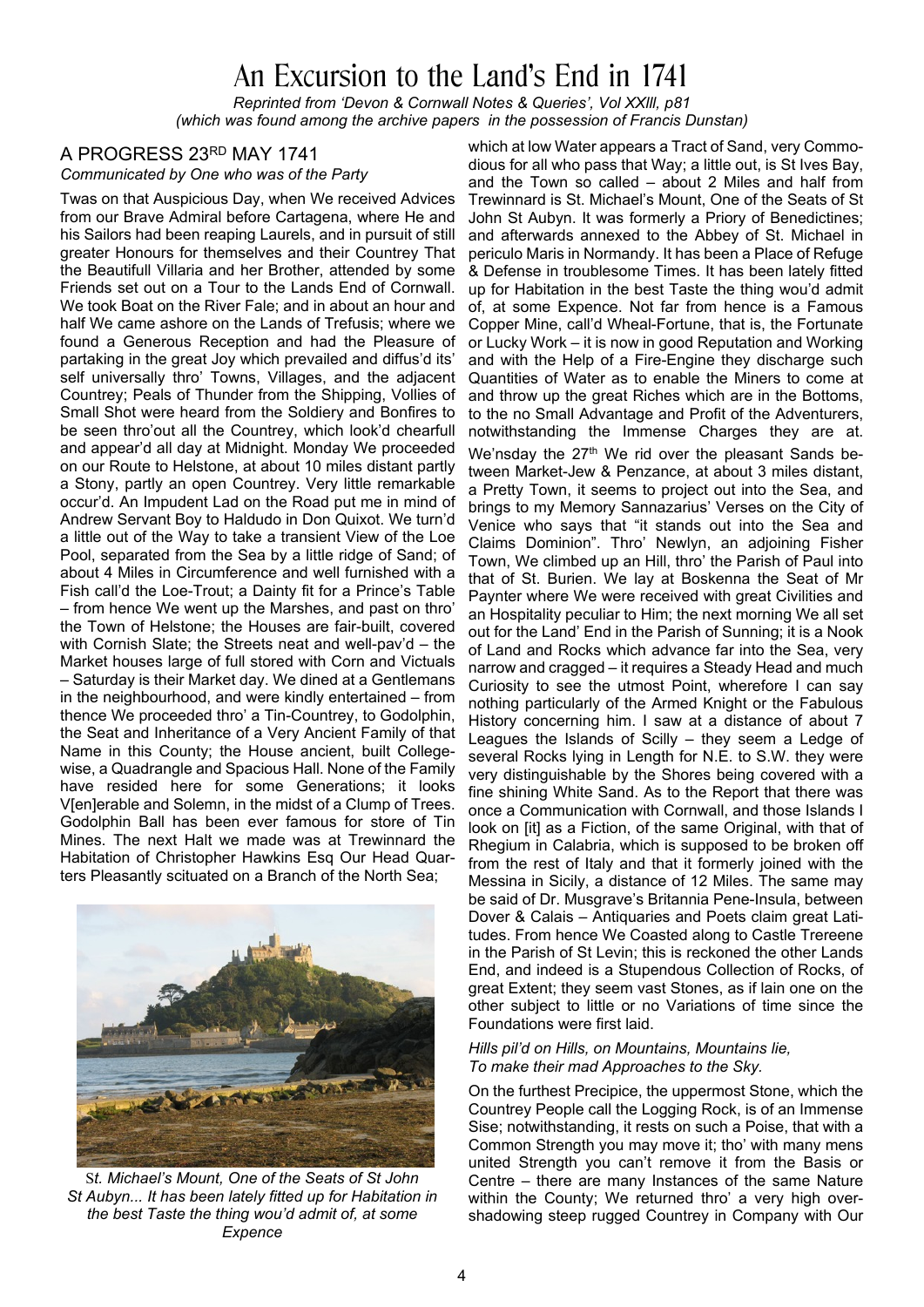Generous Host – where we were nobly refresh, and, in the nication between the Kitchen &main House is a covered Evening We took Our Leave.

Boskenna is scituate on the Sea, a great Exposure, had it not been for the Great Industry of the present Gentleman and his Father Who have made large and regular Plantations of Trees which surround and fortify it so effectually, as to the Houses, Orchards and Gardens, that few inland Places exceed it – the Method by which they succeeded in the Attempt was the erecting Furss-Reeks in the Extremities, which gave sufficient Shelter for the Growth of the Trees till they could encounter the Bleak Weather and Sea Air and have now a most Noble Effect. Everything around this place shows something or other of the Ingenuity and Industry of the Possessor. The Innumerable Tufts of Trees and Gloomy Scenes which give a Magnificent Appearance to the Place put me in mind of Shalum's Plantations on Mount Tirzah by which at last He captivated the obdurate Heart of Hilpah the Daughter of Zilpah. I have not the Poetical Fancy to describe the Palace of the Nereids a Sacred Retirement – it is diversified with Conchs or Shells of Various Sorts, as Muscles, Oysters, Cockles, Perle, Fossils, Metals, Chrystal, Spars, Flints, Stones, Agates, Jaspars, Marbles, Corals, Ambers all made & combined so as to imitate Insects, Fishes, Birds, Sea-Monsters, Chimaeras dire. Here the Sea Nymphs shift themselves after Bathing.

The Road on Our Return lay thro' the Same Countrey, Neptune was propitious and disclosed a Passage thro' her [sic]Sandy Palaces. We arrived at Trewinnard very seasonably where We rested Ourselves all the following day – the Larks awaked us the Saturday Morning. We past over Hayle Sands and came into a Small Piece of Countrey which look'd somewhat like the Accounts which Travellers give of Arabia Deserta, the Scene changed soon, when we advanced up into a Countrey where the high Cliffs present you with a Steep View of St George's Channell – a little inward We arrived at Tehiddy the Seat of that ancient Family of the Bassets, planted in Cornwall. It is an entire new-erected Edifice; Good Ashlar work, the Ground Story common Moorstone; exactly and fine-Hewn, the Depth and Length of the Building, I believe proportional – the Offices are detached, One at each Angle the commu-

way; there are many Rooms on each Floor. Whether it be a well-effected Piece of Architecture must be answered by what the Gentleman said, who show'd it, that it was a good Living House for any Gentleman.

From Tehiddy We Took our direct Route for Truro. We met on the Road an old Hag riding on a white Horse, who muttered some words and crost [?curst] us several times; this was not quite so agreeable, the Adventure look'd a little Ominous and unlucky – the Probable Conjecture was, her being an old Witch; the Superstition of the Country People reports to have seen her sometimes high in Air, mounted on a Broom-stick & brewing a Storm – at other times, she has appeared in the Shape of an Hare, industrious and cunning enough to evade the Skill of the Huntsman and to seal up the Noses of their Hounds – the Country Housewife when she has not been able to run her Milk, has often call'd out upon her in bitter reproachfull Terms – the only misadventure that befel us, was, We came into Town very hungry and the Cook was bewitch'd!



*…the next morning We all set out for the Land' End in the Parish of Sunning; it is a Nook of Land and Rocks which advance far into the Sea…*

### **Condolences**

LCA member **Norman Bunney** passed away in November. He was a longstanding and very active member of the Association, serving as Chairman in 1961-2 and Secretary for many years. In recognition of all he had done, he was appointed an Honorary Vice-President, an Office he held until his death.

When he retired from his job in London and returned to Cornwall, Norman linked up with several other LCA members and members of other associations who were also returning and formed the *'Homecomers'.* For many years, he was its secretary.

He was admitted as a Bard of the Cornish Gorsedd in 1967, and took, as his bardic name, *Lynhyr* (Deep Anchorage).

Something Norman will be particularly remembered for is his musical prowess. This was acknowledged in 2010 when he was awarded with the Music Shield (Skoos an Orsedh) by the Gorsedd

We offer our condolences to Normans family and friends.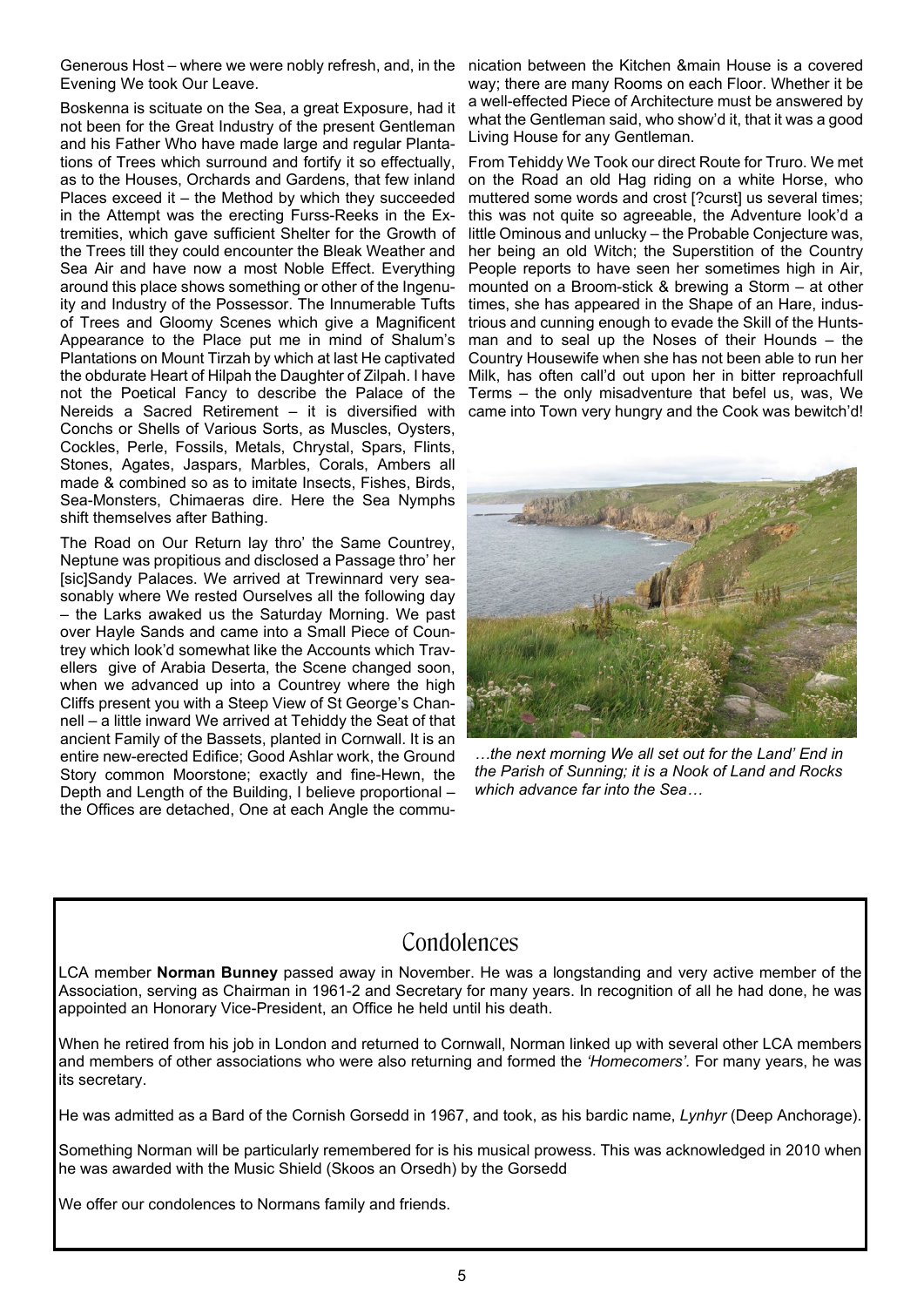### Gorsedh Kernow announces host town for 2018

'Newquay is now a very popular holiday destination in the UK but it had a long history before tourism,' said the Grand Bard of Cornwall, Merv Davey, *Telynyor an Weryn,* 'and with the remains of prehistoric burial grounds on both the Barrowfields and Trevelgue Head, plus evidence of Bronze Age and Iron Age dwellings, we know that people have lived and worked here for thousands of years.'

The Grand Bard's words were spoken as a joint declaration with town mayor Cllr Margaret North that Newquay, on Cornwall's Atlantic coast, would host the 2018 Gorsedh Kernow Esedhvos Festival of Cornish Culture and bardic ceremony.

'We are delighted that the bards of the Cornish Gorsedd have accepted our invitation to hold their celebrations here next year,' said Cllr North, 'and we are proud that history shows that our town was an important hub for Cornwall's then main industries of mining, fishing and agriculture.'

Accepting the invitation on behalf of fellow bards, Dr Davey expressed a wish for openness and inclusiveness among Cornish people as they grapple with the issues facing a modern Cornwall whilst at the same time celebrating their distinct cultural identity.

'I come from an old Newquay family who have always been proud of both Newquay's heritage and ability to embrace the new' said the Grand Bard.

'My Grandfather was a keen local historian and a strong supporter of Gorsedh Kernow and would be delighted to see the ceremony being held at Newquay.'

'These days Newquay is firmly established in the world of top class surfing with our famous Fistral and Watergate beaches,' said mayor Cllr Margaret North, 'and we are also a contender for obtaining a licence to operate as a Spaceport, but we are immensely proud of our Cornish roots and look forward to welcoming members of the College of Bards to our town.'

*\_\_\_\_\_\_\_\_\_\_\_\_\_\_\_\_\_\_\_\_\_\_\_\_\_*

### **A message from Kath Slatter**

Dear One and All,

May I take this opportunity to say a big 'Thank You' to Liz, Carol and Jackie for stepping in after the death of Francis. Without their tireless help there would be no more London Cornish Ass'. I had the job of clearing his house 'with friends' and Francis had amassed a van full just of Cornish Items, plus Family History items, 'to be sorted by Lorna', dealt with by Liz and off loaded into Carols garage. I personally want to 'thank' all 3 of them for all the effort they have put in, it has been quite a task. Between them they have laid plans on how best to keep the Ass' going forward. They are doing a Grand job.

From us all 'Thanks'

Kath

## Newquay Harbour's other Tunnel

[posted on Facebook by Chris Shinner, for the Newquay Old Cornwall Society] (*Taken from the Cornish Association of South Australia newsletter)*

In 1838 the new owner of the harbour Joseph Treffry commissioned the rebuilding of Lomax's old quays, the work being completed by 1843. As part of the re-construction a tunnel was built under the South Quay running through from just below the high water mark and discharging on to Towan beach. It was quite large about 6ft high with an arched roof and some 4ft in maximum width.

The purpose of the tunnel was to allow the tides and waves to wash sand away from the harbour allowing vessels to be moored as far along the quay as possible. Even after the harbour became less well used this device continued to work well as can be seen from the 1930s picture of a Newquay girl, Mary Newcombe standing in the tunnel with her dog "Tiny".

In the 1960s the outer wall of the South Quay was reinforced and the tunnel exit closed leaving only a large pipe. Consequentially sand built up in the sheltered area between the slipway and the South Quay resulting in a safe and sunny area of soft sand much favoured by local Mums with small children and being known locally as "Ratepayers' Corner".

By the 1970s the tunnel was partially blocked but more than one small child would crawl through to the consternation of the parent finding them suddenly missing! In recent years the tunnel has become totally blocked leaving only the arched roof visible above the sand.

The recent winter storms have, however once again partially re-opened the tunnel and it again is possible to see "light at the end of the tunnel".



### New Members

*We are pleased to welcome the following new members:*

**Mr Alton Morgans** – Cornish by Descent and living in Harrow **Mrs Jenifer R Poynter** – Born in Cornwall and

living in Worcester Park, Surrey **Mr Peter J Chalkley** - Born in Saltash and living in Belvedere, Kent

*We look forward to seeing them at future events.*

*Do you know anyone who might be interested in joining the LCA? Let them know they can get an application form from the LCA website - www.londoncornish.co.uk OR the membership secretary at lca@londoncornish.co.uk*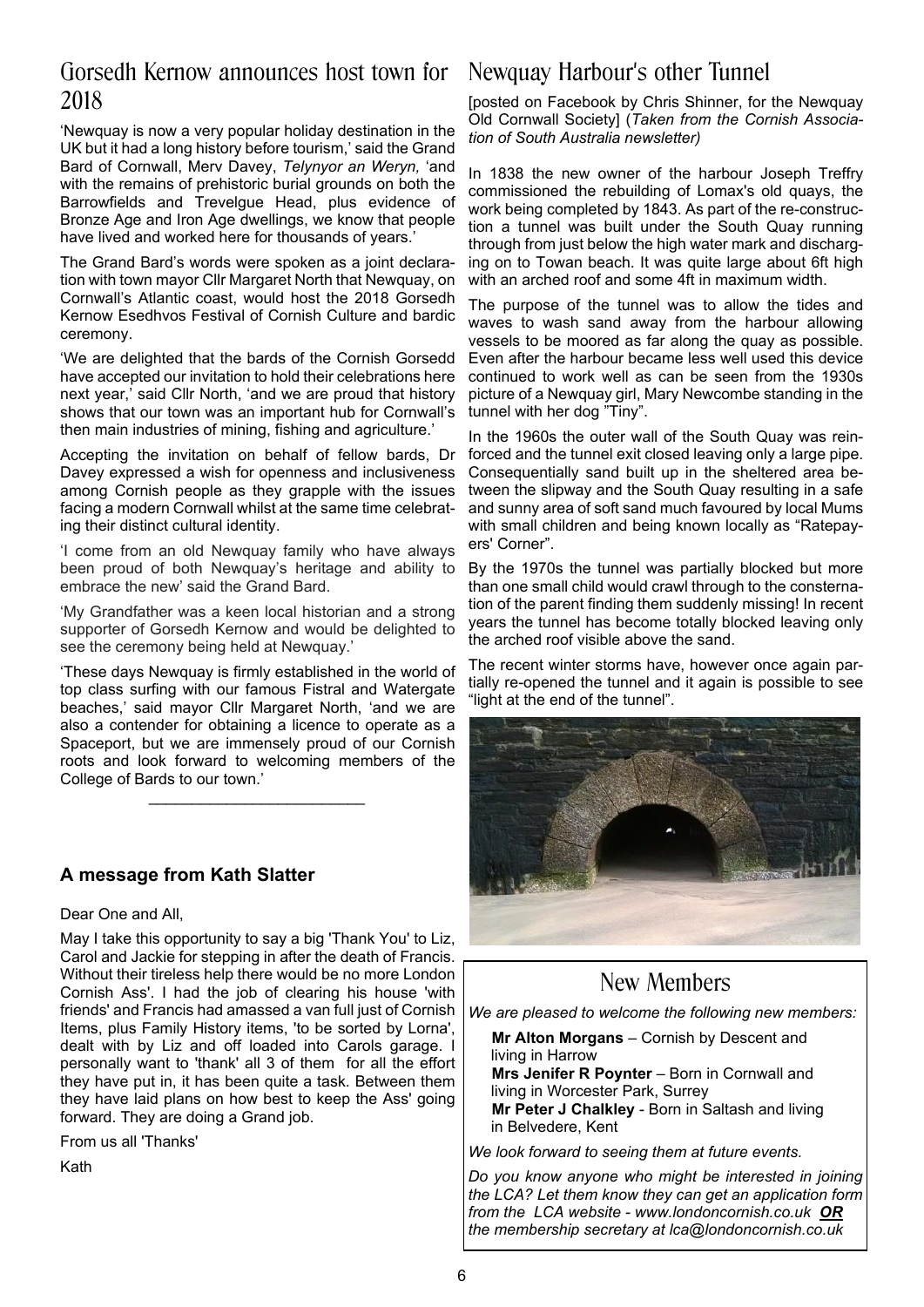### Notes from the city, to the sea

*Written by LCA member, Josiah Mortimer*

I like my water free. Not locked in, with concrete or hemmed with steel

The barriers of old dockland choke the estuary, trapped by machine-hewn granite, bordered by quay

But on the margins of this isle three hundred miles away from an oceanless empire the sea breathes effortlessly. It lolls, and rolls, and lazes, and lashes with total impunity.

If you want to witness liberty – and feel it, too – stand on the Minack steps high above the waves They breathe into you there so all you can think is: 'Engulf it all', or 'Share that precious liberty'

But I am not on those steps where granite is uncarved (not by man, at least) or among First Nature, as it wants to be

Instead, I am back to wharf and the cold humanity of paved-over wetland Terra firma, foot-worn by those seeking a semblance of the sea

But it's a poor copy. The water here is a lion, caged

There is, though, I'll admit, a memory – which is, incidentally, why I've come here;

remembering, yearning for a Real Thing: the wild roar of Cornish coast rattling headland, defiant Shouting to the sky: 'This is what it is To *be*'

Here, in this huge city I strain to hear it – over aeroplanes, cars, crowded high streets

But by the docks I think I feel something a shared memory, or the song of a longing or that precious liberty

And if I focus, I can feel the desire of bridled water, to roar at the sky once more – 'I am free, truly, free'

## The BBC explores the Lizard

Early risers who start their day in the company of BBC Radio 4 might have heard the fascinating episode of Open Country at 6am on 18th November which focused on the Lizard. The programme note reads as follows

*Helen Mark meets people whose livelihoods depend on the unique landscape of the Lizard peninsula in Cornwall. She finds rock that looks like snakeskin, otherwise known as serpentine, and hears a dragon breathing. Possibly. It's all a bit reptilian.*

*The Lizard is the most southerly point of England and it's probably not named after serpentine, the snakeskin-like rock that's found here, and nowhere else on earth. It's a peninsula that's almost an island, cut off by the Helford River on one side and the coast on the other, surrounded by some of the cleanest water to be found in the UK. It's kept that way by the rocky coast that makes it dangerous for ships to come too close and muddy up the sea. Salt has been extracted from the seawater here since the Iron Age, and seaweeders still harvest sea spaghetti and pepper dulse from its shores, both for gourmet consumption.*

*Other gourmet items are the organic 'destination pasties' of Gear Farm, which also has an Iron Age heritage to protect in the form of a fort and geophysical evidence of nearly fifty roundhouses which once graced its land. Helen meets Don Taylor, who loves the mystery and magic of serpentine and makes it into sculptures inspired by the shape of the rocks he finds in the cliffs. And there's artist Bridget Leaman, whose home is perched on the cliffs by Lizard village. The landscape here inspires her paintings, sometimes in the most unexpected ways.*

If you missed it, you may be able to pick it up on iPlayer. Definitely worth listening to.

### A gentle reminder about supporting Cornwall's Regimental Museum.



In our last newsletter we mentioned that the Cornwall Regimental Museum was appealing for people to make poppies to be used in a display to mark the centenary of the end of World War 1 in November 2018. They are hoping to have get 4 282 poppies, one for each of the DCLI men killed in the war. This is a reminder to get involved.

Poppies can be knitted, crocheted, felted or stitched and

can be in any style. There are just a few guidelines: Poppies must be:

- Handmade in any textile medium
- Up to 4.5 inches in width
- Ready to fasten a simple fastening such as a safety pin on the back is absolutely fine.

Anyone who makes a poppy is welcome to dedicate them to a particular DCLI soldier.

Once your poppies are made, they should be labelled with your name and any dedication and sent to

*Cornwall's Regimental Museum, The Keep, Bodmin, PL31 1EG*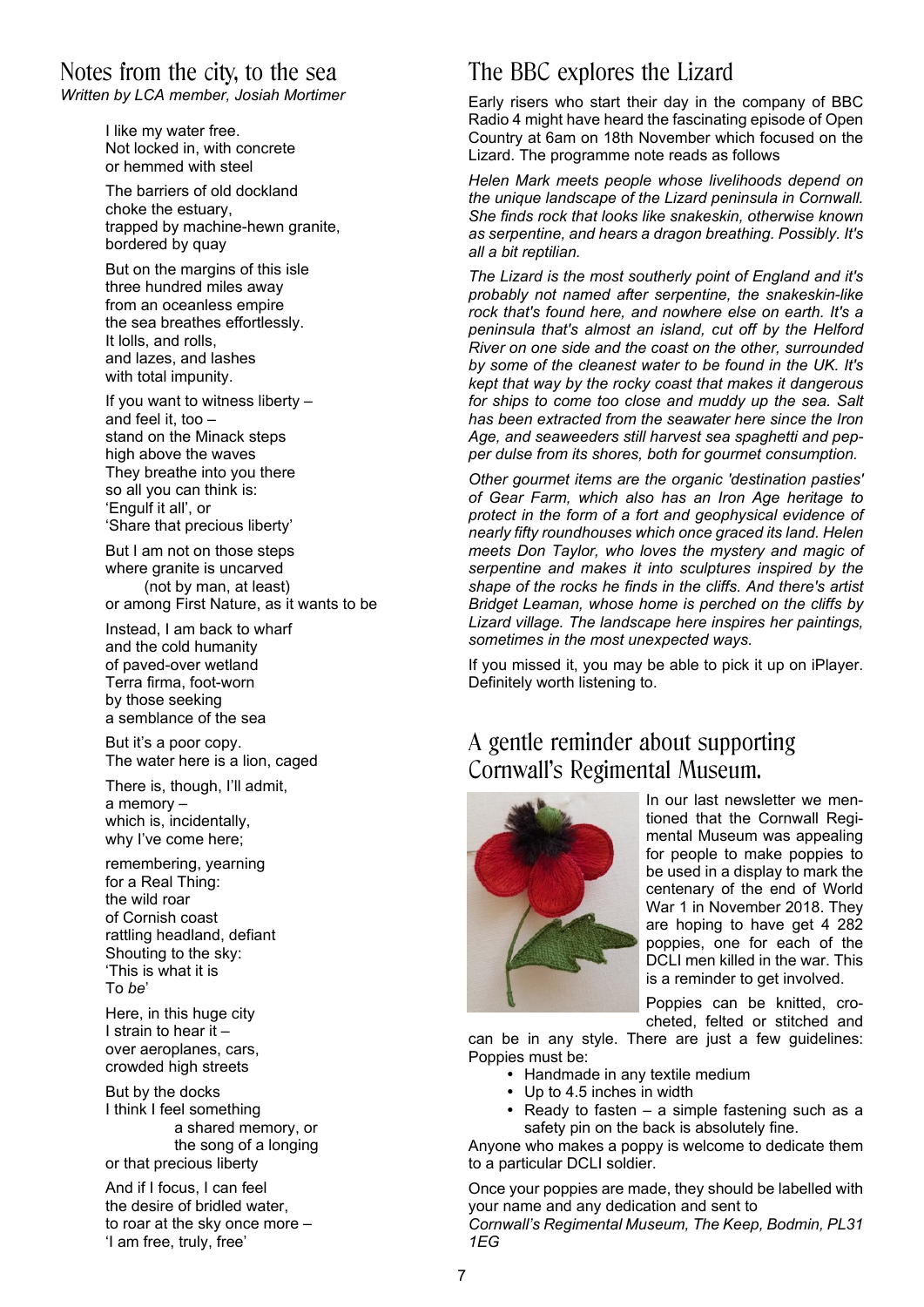### Books with a Cornish interest

#### **Exceeding My Brief** *by Barbara Hosking ISBN: 978-1785903557 RRP £25. Available on Amazon – Hardcover £17.95, Kindle £13.00*

This book provides an insight into the incredible life and career of LCA member, Barbara Hosking. From a scholarship girl in a Penzance school she rose to eventually become Press Officer to both Harold Wilson and Edward Heath. The period in between saw her working on the Scilly Isles, in London typing pools and on a copper mine in East Africa (complete with snakes under the mattress!).

During her political career Barbara found herself at the centre of power during a challenging time in domestic and world politics. She was at number 10 at the time of the terrorist attacks at the Munich Games and when the UK joined the Common Market.

Barbara is an interested and curious person who seems to love new adventures and so with this, and her enthusiasm for journalism, it was not surprising that she got involved in TV. She became deputy chairman of Westcountry Television and later on, joined the governing board of Independent Television.

The book is written in a delightful, chatty style and was a pleasure to read. Her passion for Cornwall comes through strongly and it is fascinating to read about life in Cornwall in the depression years and during the war. Also to get a glimpse into what was going on behind the scenes at the time of some of the great political events of the past.

In her epilogue, Barbara says *'I always wanted to be a 'real' writer, and I have at last produced a 'real' book…'* And so she has, and it is a *'proper job'!*

#### **My Cornish Life** *by Sue Bunney ISBN:* 978-1521130780 *Available at Amazon – Paperback £1.45, Kindle £2.39*

This book, which focuses on the fishing villages of Mevagissey and Gorran Haven, was inspired by the discovery of a Cornish ancestor. Matthew Hinkin from Mevagissey had been taken by a press gang. He escaped by jumping ship in Samoa, where he married the local chief's daughter and became a preacher.

The book is based on his story but also Sue's own stories of living in the close knit community which includes wrecks and smuggling, the campaign to save the famous Dodman Point from becoming part of a firing range and using a Cornish cream tea as a bribe for the media. Also, discovering the Lost Gardens of Heligan when they were just a wilderness, the birth of a now famous theatre company, (Kneehigh) in a barn on a Cornish cliff top, meeting the rescued sea gull who fell out of his nest and had to be taught how to fly, finding a stranded whale, and saving a sick seal pup. The different characters spring from the pages, the ancient fisherman finally disclosing his secret fishing marks, the harbour master spinning his tales of Cornish water buffalo on the beach. Catching the fish of the day and proving that girl power can be useful. Learning to appreciate the changeable moods of the sea, all woven into a humorous story of pride of place, and leading the reader to immerse themselves into a bit of Cornish magic.

### Sir Richard Carew

Sir Richard Carew, who was born in East Antony in 1555, was described as a Gentleman, Entrepreneur and Philanthropist. He was a great scholar, going to Oxford at the age of 11 and then to Middle Temple.

During his life, he translated several learned publications and was a member of the Elizabethan Society of Antiquaries. He travelled extensively in Cornwall and is particularly remembered for his *Survey of Cornwall* which was published in 1602. It was only the second English county history to appear in print and described the landscape features, curiosities and gentlemen's estates of the nine Cornish hundreds.

In his survey, he expressed the view that Saltash was one of the healthiest towns in Cornwall because its roads were so steep that the filth was washed away when it rained! The roads of west Cornwall he considered to be better than those of the east and, while he admired the new bridge at Wadebridge, he still thought it safer to cross the River Camel via the ford! He revealed his concern about the fact that in Looe, some of the houses were built on sand without sufficient foundations.

Sir Richard had progressive views on agriculture and promoted crop rotation so as not to deplete the land of nutrients and encouraged farmers near Looe to condition their soil with seaweed from the beach.

He was fond of fish, both fresh and salt water and had fish ponds built at Antony House, around which he placed a sloping fence to keep the otters out!

Carew served as High Sheriff of Cornwall in 1583 (when only 27) and 1586 and was MP for Saltash in 1584. He was one of the deputy-lieutenants of Cornwall, serving under Sir Walter Raleigh who was then, Lord Lieutenant.

He died in 1620 while praying in his study at Antony House and is buried in Antony Church where a plain marble slab in the wall describes him as a 'most peaceful man'.

*Thanks to DP Matthews (Liskeard OCS) for reminding us of this important Cornishman who featured in a recent talk to the Liskeard OCS by Carole Vivian.*

### Emily Hobhouse's birthplace to be restored

Members of the Liskeard OCS recently heard about plans to restore the Rectory at St Ive which was the birthplace of Emily Hobhouse. The work will be based on plans from 1852 which still exist, and will bring the house back to what it was when Emily lived there with her parents.

Emily will be remembered for her work as a welfare campaigner. It was she who highlighted the atrocious conditions which existed in the British concentration camps where the Dutch women were kept during the Boer War. Perhaps less well known is the fact that she was an avid opponent of the First World War and organised the writing and signing of the *Open Christmas Letter* which was a public message for peace addressed to the women of Germany and Austria. Her concern about the welfare of 'enemy' children led to her helping set up the *Fund to Aid Swiss Relief* which was soon afterwards incorporated into the *Save the Children Fund*. It is not surprising, that with her strong social conscience, she was also a suffragette.

*DP Matthews*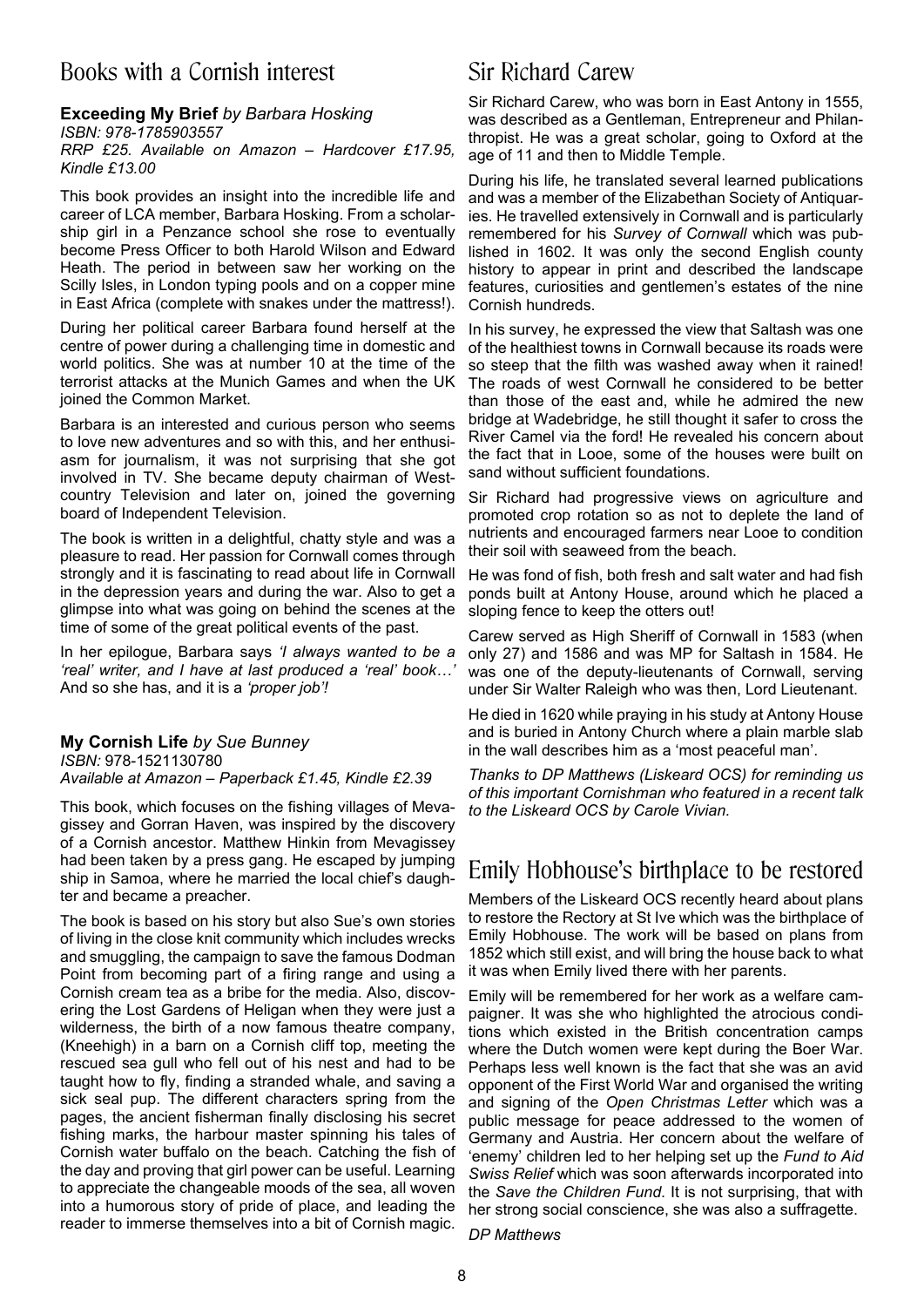## News from other Cornish Associations

### **UNITED STATES**

Everything about the recent 25<sup>th</sup> Annual Cornish Fest of the *Southwest Wisconsin Cornish Society* was a great success - from the programme to the weather. The report in their latest newsletter comments that *'the piskies and tommyknockers were again kind and provided a beautiful late September weekend for the Cornish Festival and Celtic Celebration. The streets of Mineral Point were filled with visitors who enjoyed the events and took advantage of what the shops and restaurants and other businesses had to offer.*

The events over the weekend were many and varied and included a pub night, which had the highest attendance ever. The Saturday night show, '*Sights, Sounds and Stories of Cornwall,'* which was based on a typical Cornish Saturday night entertainment, was also well attended. During this event, Jim Jewell was presented with the *'Cornishman of the Year Award'* in recognition of his efforts in promoting Cornish heritage in the Old Lead Region.

There was a special programme for children and between 45 and 60 participants played games and enjoyed Cornish stories.

During the weekend, Kathleen Ernst launched her new book *Mining for Justice.* There was good attendance at her talks and many took the opportunity to get their copies of the book signed. A 'pop-up' museum was a huge success and is expected to return at a future event.

#### **CANADA**

In September the TCA organised the Canadian Premiere of the film *Brown Willy.* Many TCA members, as well as members of the public attended. Before the screening, the audience was shown videos of Cornish music and images. After the event, there was a Q&A session with Simon Harvey (Actor/Producer) and Brett Harvey (Director) via Skype. The event got coverage in the British Canadian newspaper.

Their October meeting took place at the Oshawa Museum where the museum's archivist gave a talk on Cornish emigration to the Oshawa area. This focused on the significant contribution the immigrants made to the mid-19th century development of the area. After the talk, there were tours of Henry House and Robinson House which are adjacent to Guys house where the meeting was held. All houses were built in the middle of the 19th century.

At the meeting in November, the theme was *Family Scandals* during which members could share their own family history stories. We look forward to seeing the report and hearing what skeletons were unearthed!

Their last meeting for the year will be a Christmas party early in December.

TCA member Heather Dale, who is well known for her performances of Celtic music has been on a *'Celtic Spark Tour'* in which the audience has been able to enjoy a *'peaceful evening of Celtic and seasonal songs'*.

### **AUSTRALIA**

At the September meeting of the *Cornish Association of Victoria*, Brian Brewer talked about his Trembath connections. His ancestor, Michael Trembath was a Cornish coalminer who went to Walhalla when gold was discovered at Stringer's Creek. When the mines closed, he ran a grocery business where he was able to make more money *´selling goods to the miners than through mining itself.'* The last Trembath direct descendent to live in Walhalla was Brian's grandfather but there are many other Trembaths in the area and every 5 years, there is a Trembath reunion in Walhalla. In 2015, 100 relatives attended.

In October, the talk, which was entitled *'A Cornish Corner in Mt Pleasant, Ballarat*', was given by Graham Bartle who has had a long career in music, culminating in his becoming Deputy Dean of Music at the University of Melbourne.

Graham's parents moved from Cornwall to Ballarat where he was born. The family attended Mount Pleasant Methodist church where they played a very active role in the musical life of the church.

*'At Mt Pleasant, Christmas Carol singing was always a highlight of the year with Cornish Carols being very popular*. *Christmas Eve activities, involved the 30-member church choir boarding a flat-backed truck, on which two pews were placed in the middle facing outwards to allow the women to sit. Male choristers sat with their feet hanging over the truck's sides and the harmonium was placed behind the truck's cabin.*

*It was a slow journey as the convoy stopped every hundred metres or so to sing both the Cornish carol repertoire as well as the more traditional carols. Runners knocked on the doors and asked for donations.'*

After his talk, Graham gave the audience a challenge - he handed out booklets of Cornish carols and encouraged them to sing them while he played the piano.

In November, the Cornish Language Group presented a dramatic production of '*Seeking the Mermaid of Zennor'.* Members of the audience who do not speak Cornish had the benefit of English subtitles on a screen!

The October meeting of the *Ballarat Branch* of the CAV was a *'Members' Interest'* afternoon where members had the opportunity to talk about objects or memories which were of special interest to them. The range of items shown included photo albums, a great grandmother's birthday book and a handmade brick, the creation of Les George's great, great grandfather. There was a talk on the Curnow family, one of whom was born on St Michael's Mount and one of whom was a successful pirate. Another talk focused on Trevega Farm and Paul Quick while one member showed a newspaper article about a fire in a grocer's shop which was owned by her great grandfather's brother and in which seven members of the family died.

Rob and Leanne Lloyd of the *Bendigo Branch* of the CAV spent an enjoyable morning with the Grade 6 students at Lightning Reef Primary School recently. These youngsters, who are doing projects on Cornish migration to Bendigo heard about Cornwall, the Cornish in Bendigo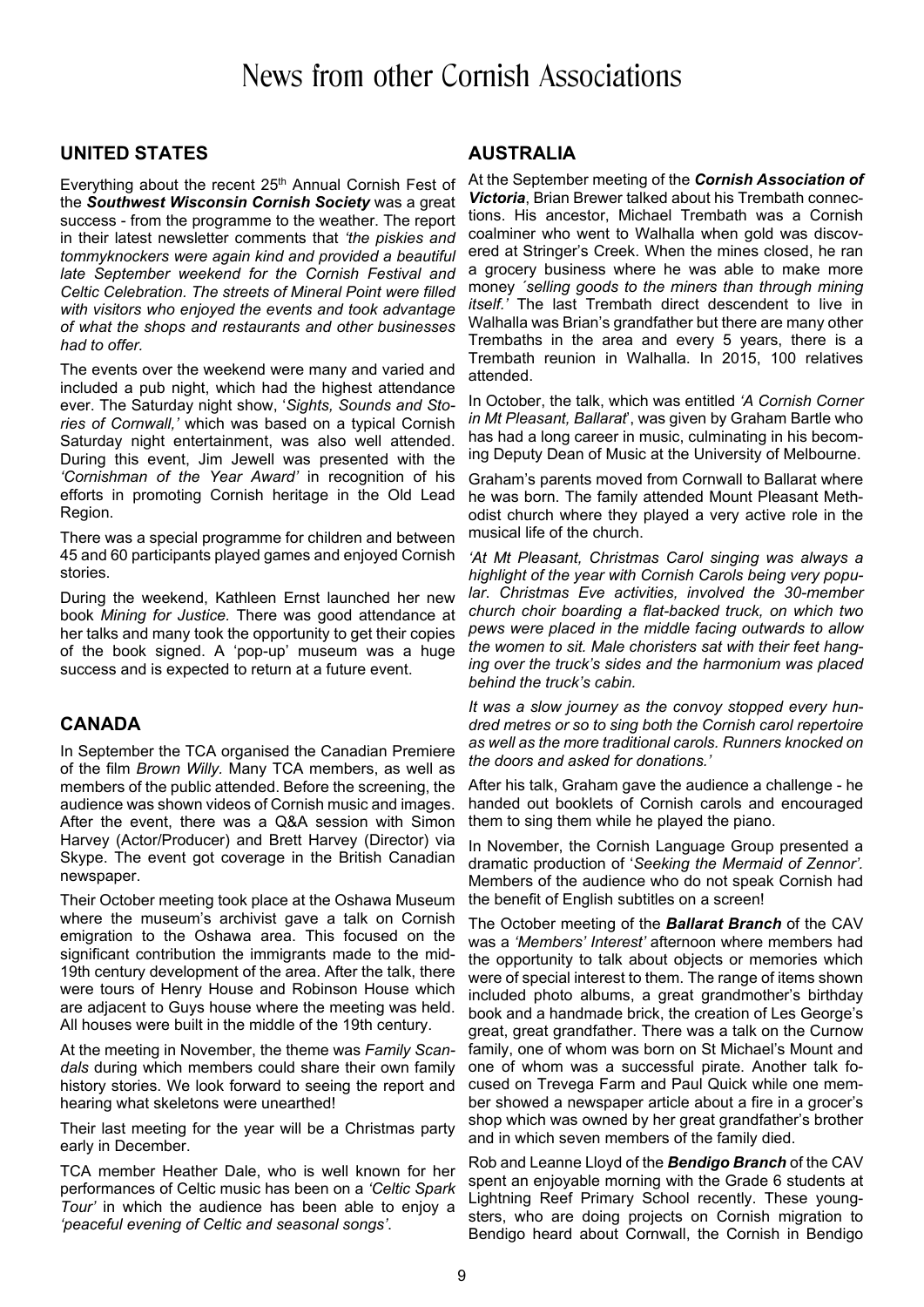and some Cornish history. They responded with enthusiasm *'and had wonderful questions...'.*

They also recently attended the Eaglehawk Fire Brigade Presentation Dinner where they presented the Bendigo Cornish Encouragement Award. This was the 26th year that the Bendigo Cornish have presented this award to the Eaglehawk Fire Brigade.

At their September meeting, the members of the Cornish Association of South Australia heard a talk on the *Reclamation of brown coal mines in Germany*. In November, the President of the History of Science, Ideas and Technology Group gave a talk on electric cars. CASA's choir will hold its Annual Christmas Concert on 10th December, followed by a tea.

The *Yorke Peninsula Branch* of the CASA celebrated its 10th anniversary in May, having been started in 2007. In July they held their AGM. After the meeting, Graham Hancock spoke about the National Heritage Listing of the Moonta and Burra mining areas.

Members of the *Southern Sons of Cornwall* held an auction recently in aid of Paws and Tales. This is a project in which dogs lend a paw to children with literacy and social issues. The event began with a talk by Catherine Horsley in which she explained how the project works and how she and her dog Beau are involved. Beau works with children who lack confidence in reading. They read their stories to him and he listens in a calm, non-judgemental way. The children grow in confidence as they share the non-threatening environment with Beau. Catherine said, *'Beau is the perfect reading companion because he loves people and he really loves children, that's his qualifications'.* The proceeds of the auction, with some top-ups, enabled the Association to make a very worthy donation of \$500.

At the end of November, members held their Christmas party luncheon at a local hotel. Their next meeting will be the AGM in February, during which they will announce the winner of the Annual Art Trophy.

After a challenging period, the *Cornish Association of Queensland* has undergone some big changes. At an Extra Ordinary General Meeting in September, the majority of the members who attended voted for a 're-construction' of the Association. The main reasons for the need for change were the lack of insurance to *cover voluntary committee members, work place health and safety and a heavy decline in membership.* The Association will continue to exist but will now be known as *Queensland Friends of Cornwall*. Despite the change in name the group will continue to keep their Cornish identity, to participate in Celtic activities and to celebrate their heritage, including marking St Piran's Day. As they say - *Nothing has really changed apart from the fact that we are no longer an association.*

The Friends have put together what looks like an interesting social programme for the coming months. We wish them well as they move forward in their new format.

### **NEW ZEALAND**

Twenty-two members of the *Christchurch Branch* of the *New Zealand Cornish Association* attended a meeting in early September. Their President, Val Moore, opened the session having rushed in from a Synod meeting called

to decide the fate of the earthquake-damaged Christchurch Cathedral. The main entertainment on this occasion was provided by Don and Sharron Hillier who have led tours to Cornwall and other parts of England. They talked passionately about their travels and at the end, answered many questions.

The meeting in October coincided with Christchurch Heritage Week. To mark this, the Association joined with the St Albans Choir and guest artistes to host a concert entitled *'Hail to the Homeland'.* This was followed by a tea.

### **UNITED KINGDOM**

In September, members of the *Thames Valley Cornish Association* held a special meeting to consider the future of the Association following the death of their Chairman, Dr Francis Dunstan. Although many members could not attend, the meeting was very positive, with everyone determined that there would be a good future. By the end of the evening, all Offices had been filled and the first social event planned. This will be a finger lunch in High Wycombe towards the end of November. Planning for the social programme for 2018 is also well underway.

The evening ended in the traditional Cornish way with everyone enjoying a delicious pasty supper!

The *Bournemouth Cornish Association* hosted a very happy dinner at the end of October. Apart from their own members, they welcomed members from many other Associations. Most guests stayed in Bournemouth overnight and attended a pasty lunch on the Sunday where we enjoyed not only genuine Cornish pasties but also the most amazing selection of desserts. It was a very contented group who then set off for their journeys home in different parts of England and Cornwall.

Looking for Christmas calendars or cards? *Here is a chance to get some while supporting the Fishermen's Mission*

\_\_\_\_\_\_\_\_\_\_\_\_\_\_\_\_\_\_\_\_\_\_\_\_\_\_\_\_\_\_\_\_\_\_\_\_\_\_\_

How does a professional photographer from Cheltenham, end up creating a calendar about St Ives Fishermen? Well Chris Boulton started visiting friends in St Ives and was immediately drawn to the people and natural beauty of Cornwall. He took a photo of fisherman, John Whit, last year. Then posted the photo onto the "Love St Ives" Facebook site and was encouraged by many who enjoyed the composition and quality of the image, to then make a calendar. Chris loved the idea and set about making plans to come back to Cornwall in between his busy schedule of photo assignments, both here in the UK and throughout Europe.

The A3 (297 x 420) calendars are available at £10 with all proceeds going to the Fishermen's Mission and can be purchased from Ebay via the following link. http://www.ebay.co.uk/itm/-/282654470120?

Christmas cards in aid of the charity can be purchased for £5 from the following link:

https://www.ebay.co.uk/itm/-/272838823809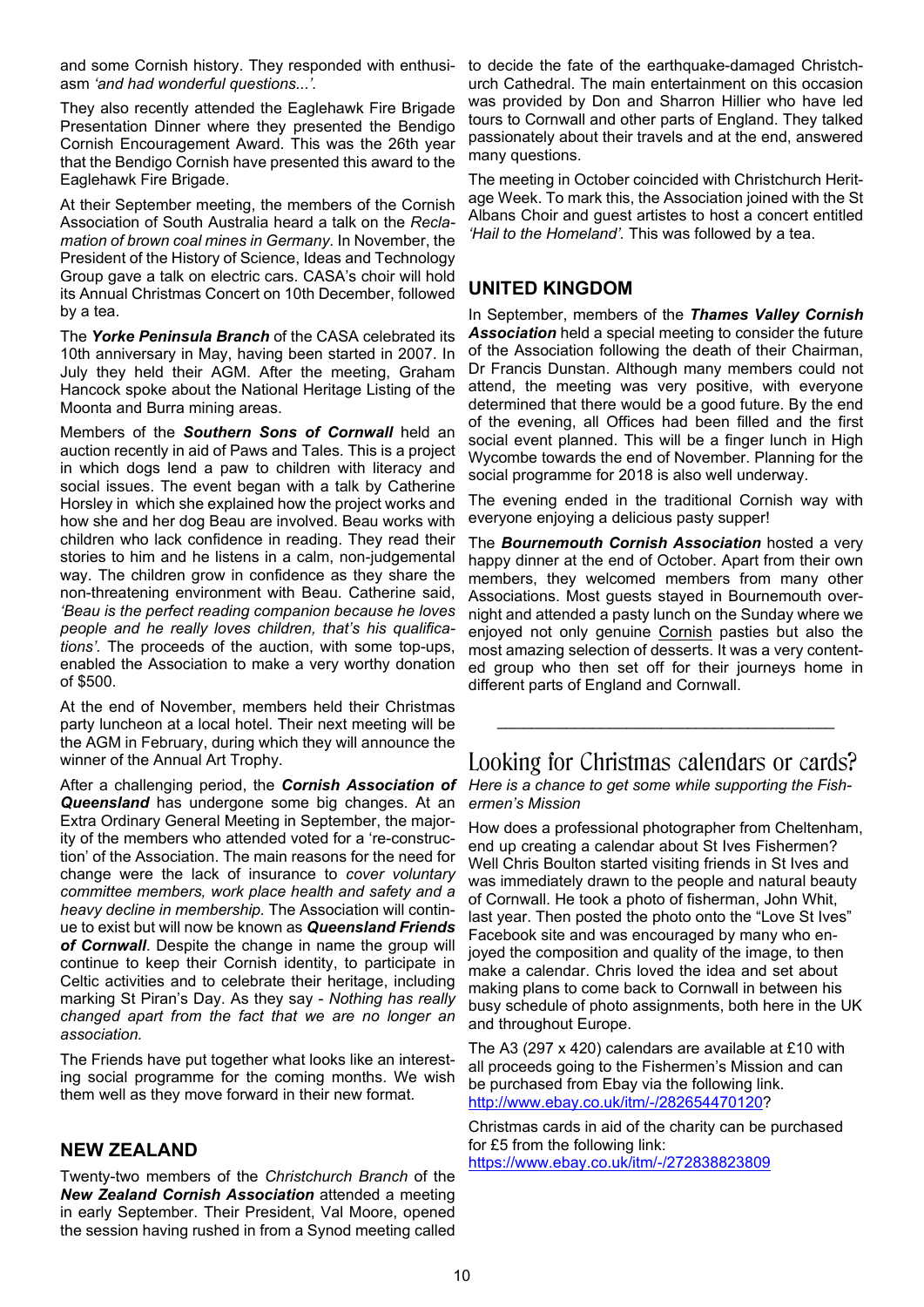### My Meanderings… *A peek at old Cornwall with our past Mem Sec, Graham Pearce*

As I am no longer the Membership Secretary I do not now have the up to date membership records with the changes which have occurred since the last newsletter - such as new members joining or the numbers of those who have left so can't mention them. Instead, I am back to looking at my books. I found the following extract in my copy of *'A Geography of Cornwall'* which was published in 1854:

#### *THE SURVEY OF CORNWALL*

*The county of Cornwall is bounded on the north by the Bristol Channel; on the west by the Atlantic; on the south by the English Channel; and on the east by the Tamar. From the source of the Tamar to the sea is a neck of land about three miles broad; but for this Cornwall would be an island.*

(What would Cornwall be like as an island? Would it try to be independent or would it simply be like The Isle of Wight or The Scilly Islands?)

*The length of the coastline from Morwenstow to the Land's End is about ninety miles; from the Land's End to Rame Head is about one hundred; and from Rame Head to the source of the Tamar forty miles.*

*Cornwall is separated from Devon by the Tamar, by a rivulet in Maker, a line in St. Budeaux, the river Carey, a line on Sherston Moor, and the Marsland Brook. It lies more south than Ireland, Cape Clear being about twenty six miles north of Morwenstow, the most northerly parish in Cornwall. There is no land to the west of Cornwall nearer than North America: the northern part of the island of Newfoundland is in the same latitude as the county of Cornwall.*

*The Land's End is the extreme westernly point of Cornwall and England: some parts of Scotland extend more to the westward. The Lizard is the extreme southern point of Cornwall, England and Great Britain.*

*Of the fifty two counties of England and Wales, Cornwall stands the sixteenth both as regards size and population, it contains 1,407 square miles, or 900,480 acres, not including the Isles of Scilly. The population of the whole county in 1841 was 341,269; in 1851 it was 354,193. The increase 1831 to 1841 was 40,331; from 1841 to 1851, only 12,934. This extraordinary decrease is owing to the large emigration which annually takes place from Cornwall.*

*The population of some of the parishes by the census of 1851 is as follows:*

| Camborne                  | 12,887 most populous parish |  |
|---------------------------|-----------------------------|--|
| Temple                    | 24 I - east populous parish |  |
| Madron                    | 11,699                      |  |
| St. Mary's, Scilly 2,651  |                             |  |
| Callington                | 2.142                       |  |
| St. Hilary                | 3,021 with Marazion         |  |
| Kenwyn                    | 9,742 with part of Truro    |  |
| Launceston                | 2,591                       |  |
| St. Just in Penwith 8,759 |                             |  |
| Falmouth                  | 7,274                       |  |
| Liskeard                  | 6.128                       |  |

| St. Mary's       | 3,108 with part of Truro |
|------------------|--------------------------|
| Gluvias          | 4,697 with Penryn        |
| Paul             | 5,408 with Newlyn        |
| <b>The Mount</b> | 147                      |
| Illogan          | 9,218                    |
| Redruth          | 10,571                   |
| St. Clement's    | 3,465 with part of Truro |
| St.Austell 1     | 0,750                    |
| St. Agnes        | 6.673                    |
| Gwennap          | 10,465                   |
| Wendron          | 8,676                    |
| Bodmin           | 4,705                    |
| Looe Island      | 7                        |
| St Erney         | 79                       |
|                  |                          |

Things were different back in 1851! But now leaving the past behind, we come into more recent times. Earlier this year I read an article in a local Cornish newspaper entitled *'Pasty sent into space'*:

*Rowe's Cornish Bakers has made history by literally sending Cornwall's famous speciality into space.*

*The challenge took place when a hand crimped pasty was launched into the stratosphere reaching 35,482 metres. The intrepid pasty was sent on its mission on a weather balloon from Hayle Community School.*

*It coincided with a space project the school's students were undertaking. They were able to follow the pasty's space adventure thanks to an on-board tracking device.*

*The flying pasty was suspended in the stratosphere for about 93 minutes. As the temperature dropped to -62 Celsius, the pasty returned to Earth completely frozen and landed on Bodmin Moor. They were delighted to have pulled off the stunt in celebration of the traditional Cornish pasty.* [If you would like to see a film clip of this event, visit the Rowe website - https://www.rowesbakers.co.uk/aboutus/first-pasty-into-space – Ed]

After thawing it out, two brave people then happily devoured the pasty.

Once more I must mention the weather...this summer and autumn have been different, with many warmer days after which it has suddenly turned cooler. Whatever the weather we will always complain! I do hope that you had an enjoyable summer and autumn and wish you all the best for winter.

As always, I ask for your support for the London Cornish Association. Please remember that new members are always welcome, so do refer them to the Membership Secretary whose contact details are in this Newsletter [or get them to apply via the website www.londoncornish.co.uk. – ed]

Well that is all for now. I hope you have found these *'Meanderings'* to be of some interest.

I wish you all a very Merry Christmas and a Happy New Year.

Kernow bys vyken